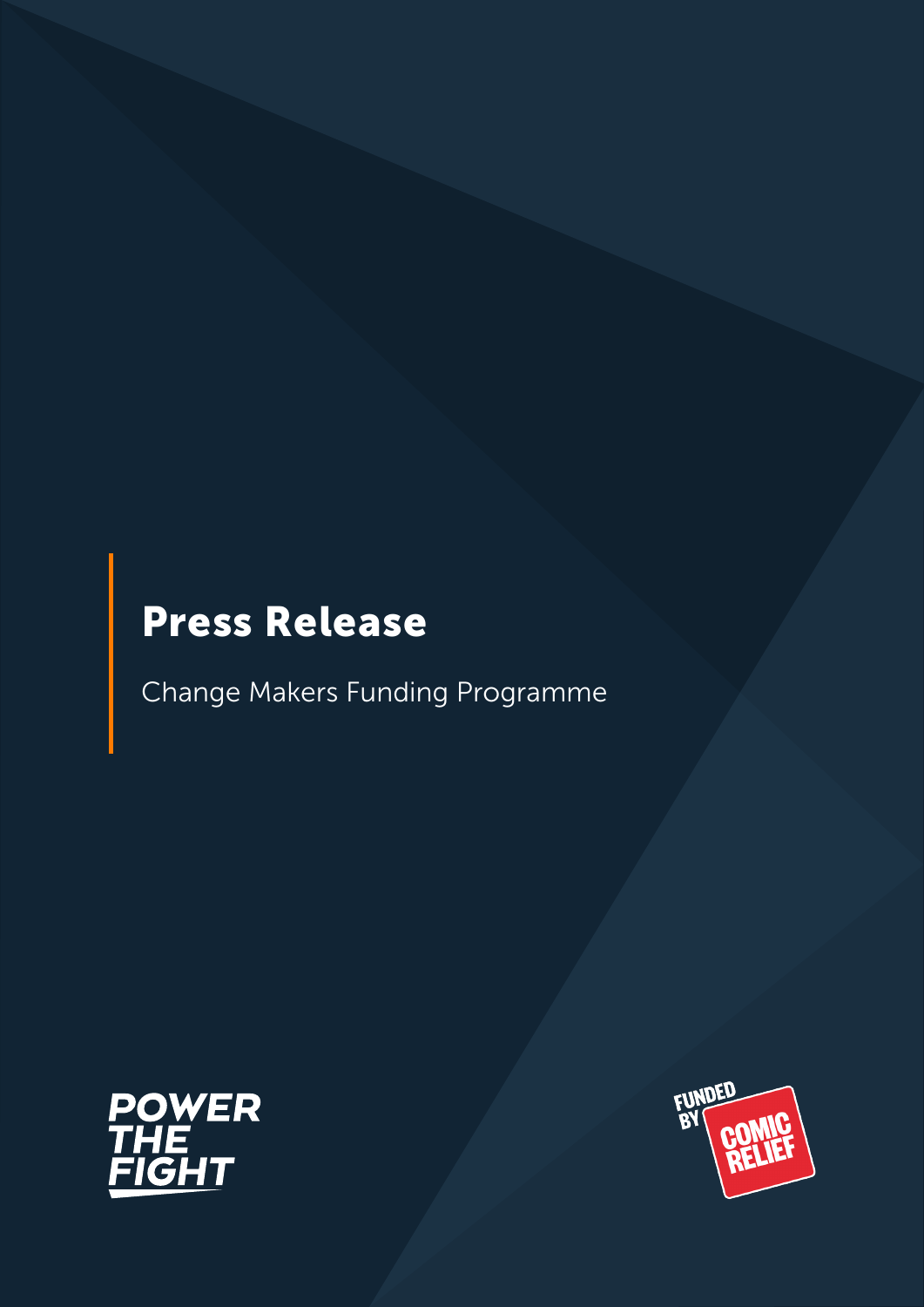Power The Fight awarded £195,000 funding from Comic Relief's new Change Makers initiative to develop a new model of therapeutic support for young people and families from communities facing racial inequality in London who are at risk of, or have experienced, a traumatic loss through youth-led violence.

- Power The Fight is one of twenty initiatives to receive share of £9.1 million funding from Comic Relief
- The charity will use the funding by Comic Relief to enhance the Therapeutic Intervention for Peace (TIP) programme – designing a responsive mental health service for young people and families affected by youth violence
- The new Change Makers programme is supporting thousands of vulnerable people over 5 years throughout the Covid-19 recovery
- For more information on Comic Relief funding visit [comicrelief.com](https://www.comicrelief.com/)

# MONDAY 13TH SEPTEMBER 2021

Comic Relief has today announced a brand-new £9.1 million programme to support new initiatives that will deliver vital long-term support to thousands of vulnerable people across the UK during the Covid-19 recovery.

One of the successful recipients is Power The Fight in London which will use an investment of £195,000 to help deliver a new model to increase relevant therapeutic support in the aftermath of traumatic loss resulting from youth violence.

### Ben Lindsay, Founder and CEO at Power The Fight said:

*"Young people and families affected by violence are not well supported to deal with trauma and cope with mental health and other issues. Existing services often don't reflect, or seem to understand, people who are affected – and this is a serious barrier to recovery. This is combined with deeprooted stigma that is experienced by young people and families which prevent them from seeking psychological help. Together, these issues mean access to mental health services is effectively unavailable. Power the Fight will also support young people at risk of involvement in violence before it occurs. Working in three London boroughs, Power The Fight will contribute to a reduction in racial inequalities and poor mental health outcomes."*

The Change Makers programme is launching twenty new initiatives involving 45 organisations, spanning all four nations of the UK, over the next five years. They will tackle serious issues that have seen increased demand for help throughout the pandemic including homelessness, domestic abuse and mental health. The programme aims to find innovative solutions to problems affecting vulnerable people that have been overlooked or under-resourced at a local, regional and national level.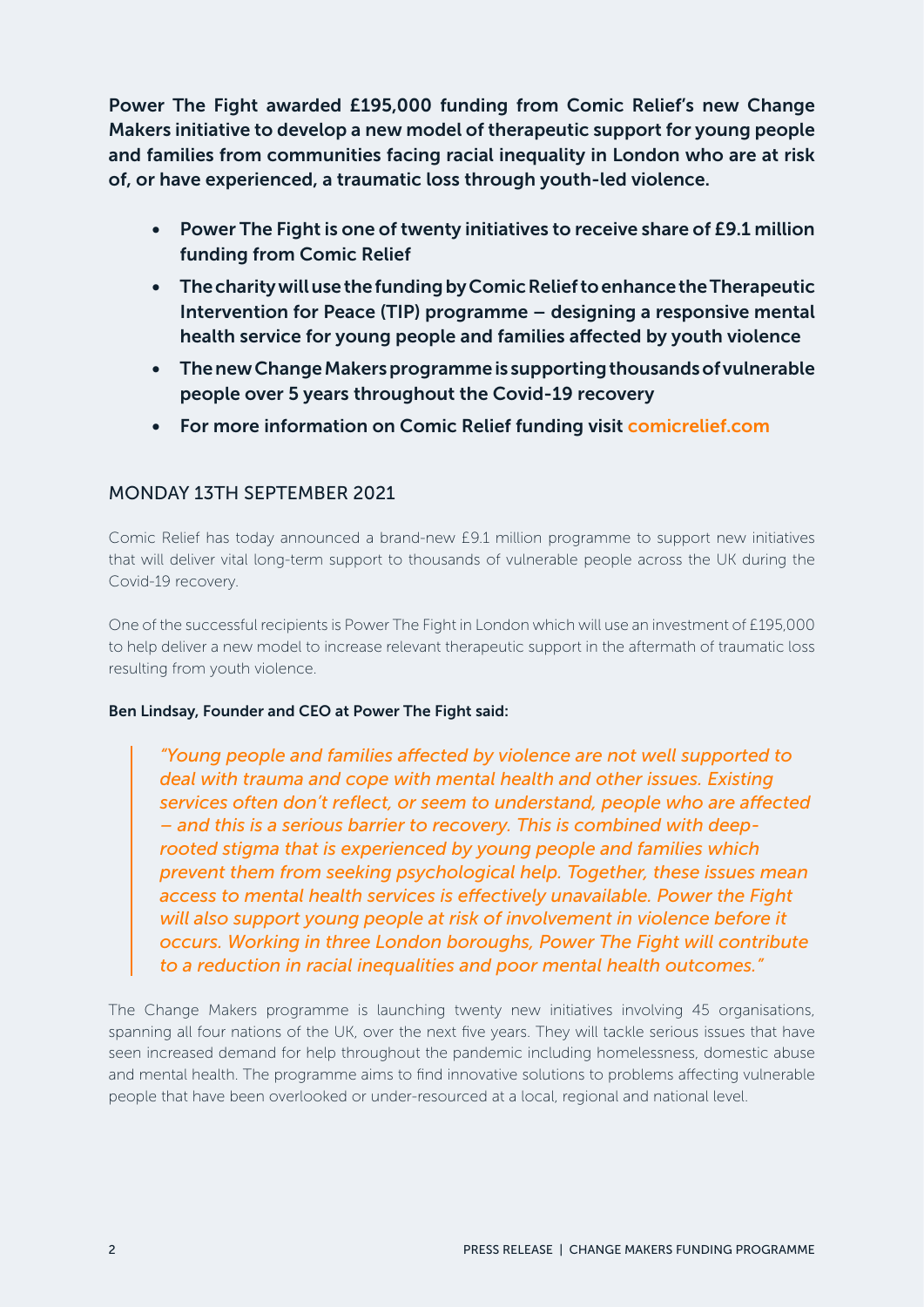#### Samir Patel, CEO of Comic Relief, said:

*"It's fantastic that through our new Change Makers programme we are able to support 20 'game changing' projects that are working with thousands of vulnerable people and families throughout the UK. Each project aims to provide vital long-term support and make a real positive impact on communities hardest hit by the pandemic."*

For more information on different Comic Relief funding opportunities visit [comicrelief.com/funding](https://www.comicrelief.com/funding)

## FOR MORE INFORMATION PLEASE CONTACT:

#### [hello@powerthefight.org.uk](mailto:hello%40powerthefight.org.uk?subject=)

## FOR MORE INFORMATION ABOUT COMIC RELIEF PLEASE CONTACT:

#### [media@comicrelief.com](mailto:media%40comicrelief.com?subject=) 020 7820 2500

The organisations receiving funding are:

- Dingley's Promise
- Kinship
- Women's Aid Northern Ireland, and eight local Women's Aid organisations across Northern Ireland
- Women's Health and Family Services and Ratio
- Southall Black Sisters with Angelou Centre, Latin American Women's Rights Service, Safety for Sisters and Ubuntu Women's Shelter
- Wearside Women In Need with Advocacy After Fatal Domestic Abuse
- Women's Budget Group
- **RECLAIM with Pankhurst Trust**
- Justice and Care
- Ashley Community & Housing with Refuge, Asylum and Migration Policy Bristol
- Scottish Refugee Council
- Gatwick Detainees Welfare Group
- Advonet, with Leeds Mind and the West Yorkshire and Harrogate Health and Care Partnership
- Power The Fight
- Midaye Somali Development Network
- UK Youth, with The Diana Award and the Centre of Mental Health
- Groundswell, working with On Our Radar
- Housing Justice Cymru working with partners Tai Pawb, The Wallich, Welsh Refugee Council, and Oasis Cardiff
- Centre for Homelessness Impact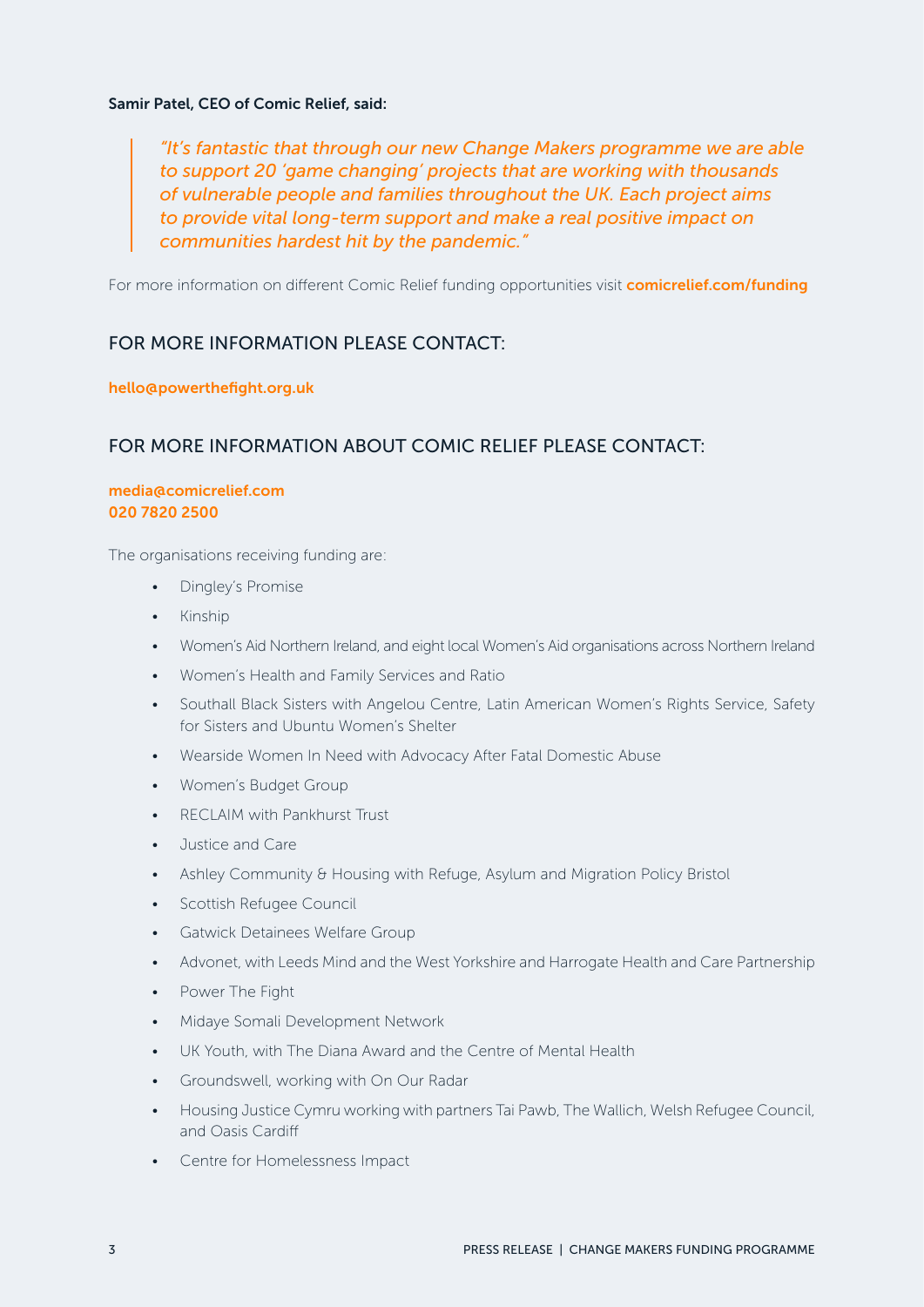# ABOUT COMIC RELIEF

Comic Relief raises money to support people living incredibly tough lives. Through humour and stories of hope, we've shown that people can make a massive difference. We fund hundreds of amazing organisations who are working on the ground to support the most vulnerable people and communities in society including many of those hardest hit by the coronavirus crisis. This includes vulnerable children and young people, people who are homeless or who have been forced to flee their homes, women and families at risk of domestic abuse and those struggling with existing or new mental health problems.

For information about Comic Relief and the work it carries out, please visit [comicrelief.com](https://www.comicrelief.com/)

Comic Relief, which is the operating name of Charity Projects, registered charity 326568 (England/ Wales); SC039730 (Scotland).

## ABOUT POWER THE FIGHT

Power The Fight is a unique movement, launched in 2019 to empower communities to end youth violence. Power The Fight works both at grassroots level (for example with families, churches and schools, including delivery of culturally competent therapeutic services) and with the highest levels of policy decision makers (such as the Mayor of London's Violence Reduction Unit and the cross-party Youth Violence Commission). We aim to act as a lever, initiating far-reaching change and empowering communities to end youth violence.